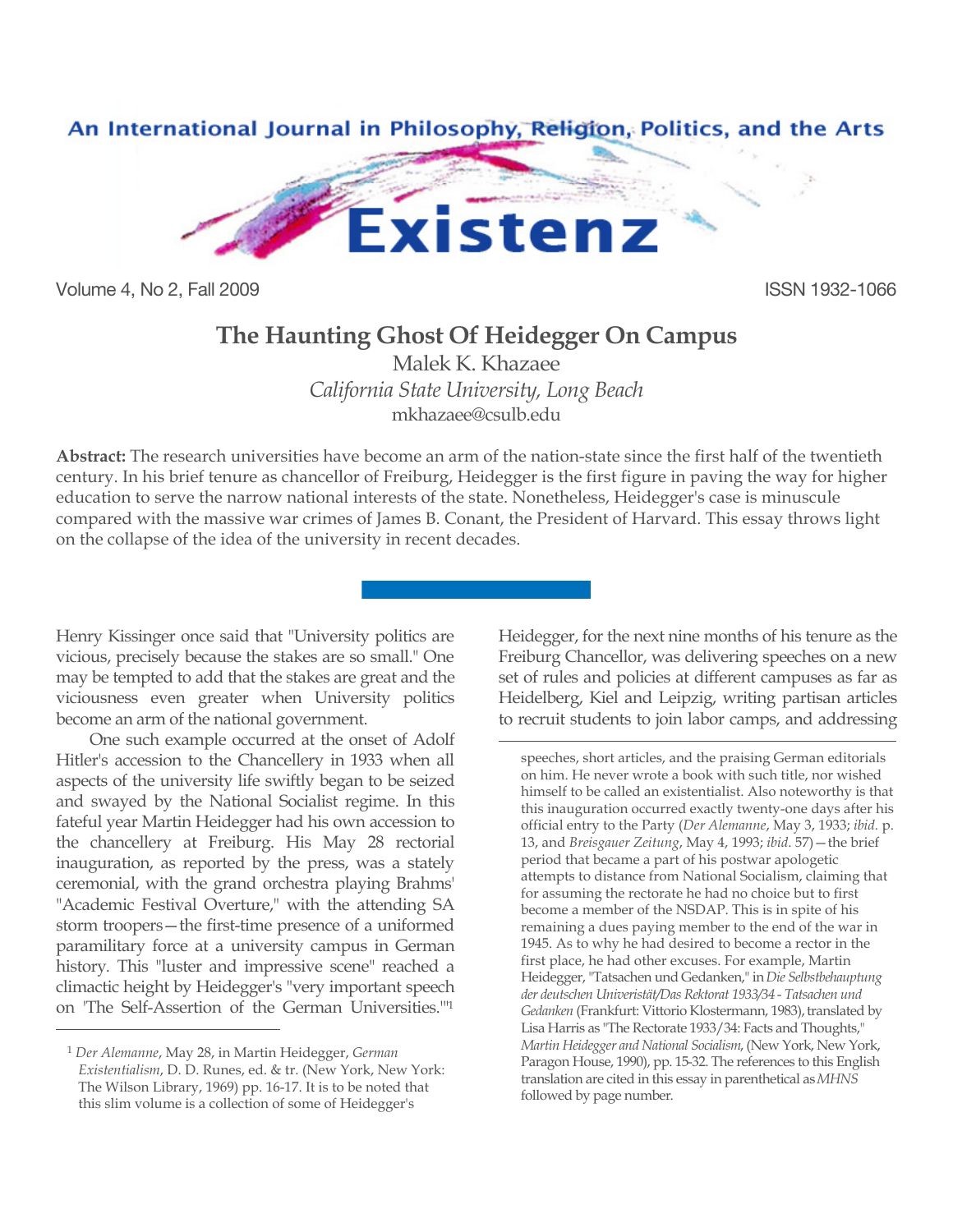crowds of workers with propaganda, thereby throwing more firewood into the raging altar of National Socialism.2

On Heidegger's Heidelberg speech Karl Jaspers wrote:

It was a masterly lecture as to form; as to content it was a program for the National Socialist renewal of the universities. He demanded a total transformation of the intellectual institutions. . . . Heidegger expressed anger about many facets of university life, even about high salaries. He was given a tremendous ovation by the students and by a few professors. I was sitting at one end of the first row, with my legs completely stretched out, my hands in my pockets; I did not budge.3

Jaspers' posturing, as he remembers, reflects not only the deep resentment he had felt against the ideology of what that podium represented, but also a sense of helplessness toward the inevitable Nazification of the entire landscape. The cruel irony was that the birthplace of the Modern University was about to be its own deathbed—a complete rejection of the idea of Wilhelm von Humboldt.4

 $\overline{a}$ 

- 3 "Philosophical Autobiography," *The Philosophy of Karl Jaspers*, Paul Arthur Schlipp, ed. (La Salle, Illinois: Open Court Publishing Company, 1981), p. 75/8. It should be noted that at the press time of the first edition of this collection in 1957 Jaspers requested that the Heidegger part of this autobiography be published only after Heidegger's death, which occurred in 1976—seven years after Jaspers' death.
- <sup>4</sup> Under the influence of the great Prussian theologian Friedrich Schleiermacher's liberal democratic ideas, Humboldt stressed academic freedom, the importance of laboratories, small seminars and one-on-one tutorials. By "academic freedom," Humboldt was interested in more than "free speech." Rather, it was imperative to him to extend liberal education to include granting freedom to students in taking seminars according to their personal interests taught by the professors they liked, as well as adding and withdrawing from the classes in accordance with their personal needs and scheduling conveniences—beside other things nowadays taken for granted in the universities all over the world. It is to be noted that Wilhelm Humboldt (1767-1835) was a renowned philologist, a liberal political philosopher, the author of two-dozen books, and the Education Minister of Prussia. His younger brother, Alexander (1769-1859), was also very talented and active, known for his travels as an explorer, geographer, and naturalist.

This essay has no claim of having an especial insight into the moral truth in judging Heidegger's misconduct. The blames, if enough has not been said already, are to be left to the moralists. Nor am I called upon to describe or evaluate the moral standing of the University, though such a task would undoubtedly be a noble undertaking. At contention here is something of a different order: it is about a complete disregard for the cosmopolitanism of the modern university, whose gross and brazen violation by the participating academicians in Germany and elsewhere makes Heidegger's case a cruel joke. As such, criticizing Heidegger in this regard is not so much of a challenge. His case is not the sole concern here, since he is not alone. There have been indeed numerous university researchers and administrators who, for more than a century, have participated in the transformation of this cosmopolis into a political and military arm of their respective national government. What makes this problem more complicated is that pacifism, as an apparent opponent of militarism, can be a useful tool for the Great Powers to maintain their hegemonies by opposing, under the pretext of peace, the challengers of the status quo, identifying their geographical locations as "the trouble spots," and even attacking them in the name of international order and security. While militarism and pacifism remains an odd couple on the global stage, many of these faculty members have not been even pacifistic enough to be caught in this paradox.

It is, of course, naïve to expect the University to be an isolated utopia. The crisis of the University is only a symptom in the larger landscape of an era in which philosophy, religion, politics, and the arts have lost their strict standards—an unprecedented phenomenon exclusive to our time. Of course, disagreements and conflicts can open new ways and in the long run be proven constructive. But the present crisis is of a different kind. The collapsing age-old Idea of Universal Truth (especially in the more advanced Western society) is playing a pivotal role in rendering the term, University, meaningless. The withering of the universal principle of unification, which has pledged a significant role for the feeling of security in the individual in the face of inevitable death, and in the human communities on the wide and round face of the earth, is not just a fascinating story for some existentialists and poststructuralists (or late structuralists) to entertain. It is important to ask whether the Universal Truth was only a useful deception in the collective unconscious of humanity. Has this Truth—like everything else in the

<sup>2</sup> The Heidelberg student labor service speech: *Heidelberger Neueste Nachrichten,* July 1, 1933; the November 11, 1933 Leipzig address to German professors: *Nationalsozialistischer Lehrerbund*, Dresden, 1933; speech to the Freiburg student body: *Freiburger Studentenzeitung*, June 20, November 3, 1933, January 23 1934; address to the laborers: *Der Alemanne*, February 1, 1934—to mention a few of his activities in this period.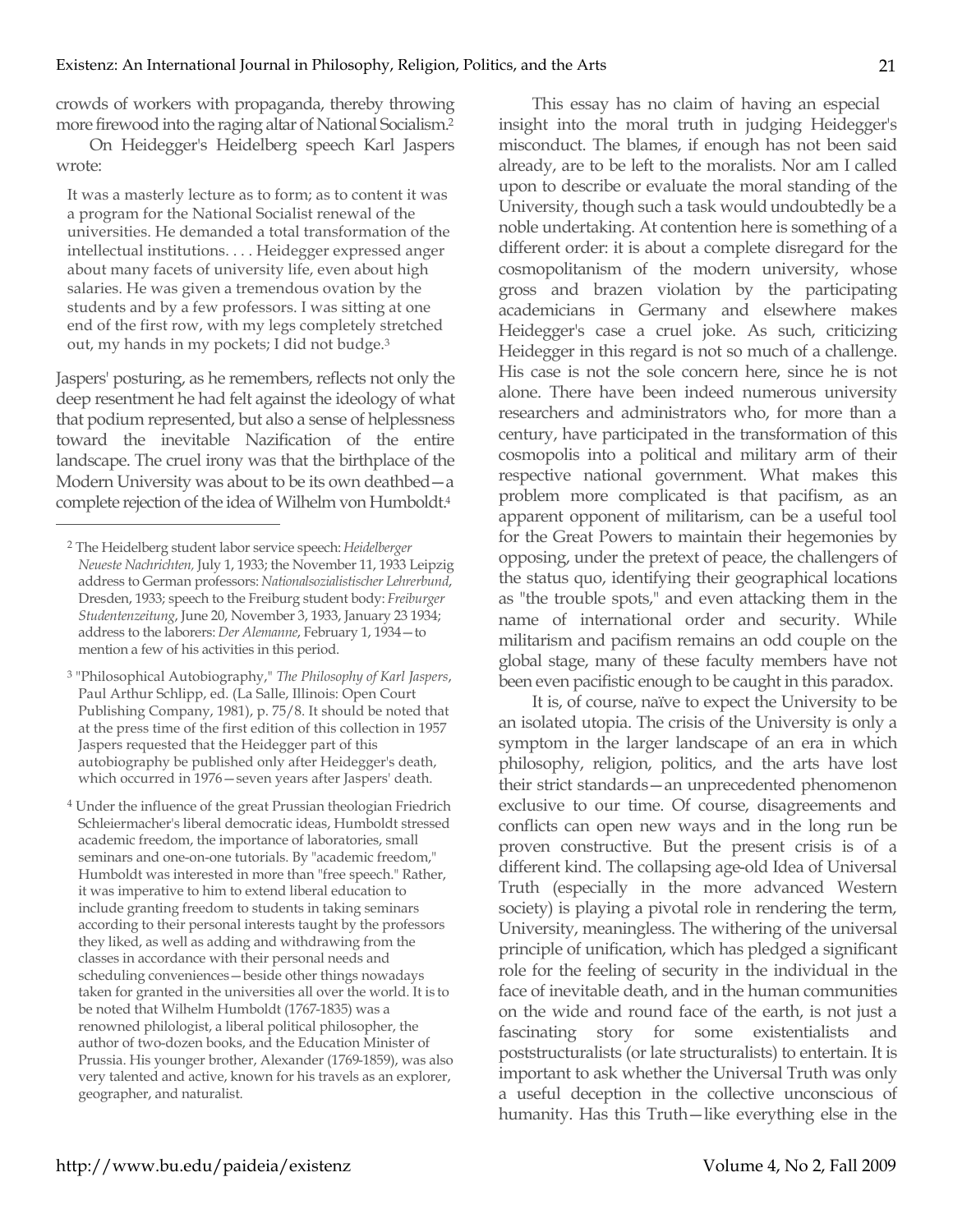world—had a life of its own and is now passing away? And if so, what would its effect be on the very meaning as well as the actual function of the University?

The central question with which this essay struggles is the meaning and function of the University in this intellectually troubled time, the time that Heidegger, as the rector of a venerable university, allowed his nationalistic will—which is always very partial—to be unleashed on the graveyard of the once immortalized god: the Universal Truth. Heidegger's brazen freedom to do what he did reminds me of Zarathustra's shadow, that before its self-liberation by walking away from him, thus spake: "Nothing is true, all is permitted!"5 This is a sign of the time, "say they." But did Heidegger, by joining millions of other Germans, not make himself as one of the "they"?

The case of Heidegger is crucial because, as a post-Nietzschean philosopher, he was better equipped to see the coming of this age than all those philosophically impaired professors of chemistry, physics and biology who developed, and are still researching and improving, the most lethal weapons of mass extinction in the university laboratories. Heidegger had the knowledge and the will to manipulate, design and redesign terms and thoughts to fit his brand new rectorial robe. The political cause he once fought for, together with his own personal *Dasein* and its Care, are now gone for good, albeit that the "Dasein" and "Care" of his philosophy are expected to stay for a long time. However, the nihilistic choke-weeds, that are still growing on the campus lawns of research universities, in the West as well as in the East, have reached an unprecedented lethality. Heidegger is not the cause, but he was, sadly enough, an involuntary soothsayer of what was coming, while his silent ghost is now haunting many college seminars, laboratories and administrations—the on-going event that makes Heidegger's speeches effectively miniscule. Many of these scientists are, unlike Heidegger, not even nationalistic. They are playing with toys for the simple reason that the toys are there to play with! In the Nietzschean sense, these are "the gay scientists." They are true nihilists. To throw light on the crisis concerning the concept and goal of the University, however difficult it might, seems to be a worthy undertaking. So, let this be the inquiry of this essay.

To start with, the meaning of the University is defined by its task: attaining the Truth. "Truth" means the Universal Truth—that single, tenuous entity whose attainment has been of extreme interest since prehistoric times, identified with the Oneness of the Sun. Of immediate interest to this essay is the relation of the University to the Universal Truth. The meaning and the task of the University are characterized in Jaspers' *Die Idee der Universität* as "a community of scholars and students involved in the task of seeking the Truth" (*IU* 9).6 Here "the Truth" (*die Wahrheit*) refers to that objective, immutable, Universal entity, which is the pinnacle and ultimate aim of knowing. To provide a similar definition: "the University is an institution of higher learning aimed at the acquisition and transmission of the Universal Truth." This is the Truth whose attainment is Knowledge, properly so-called. This is what Plato meant and struggled to attain through the mouth of his frustrated and unsatisfied Socrates. The centrality of the Universal Truth in defining the University, though etymologically sound, leads to some fundamental questions. Does Jaspers believe that this Truth actually exists? Or, should it exist only nominally as an artificial glue to unify and coordinate all the fragmented disciplines/departments on campus? But why should the scientific fields care for this grand old idea insofar as their researches, experimentations, and instructions proceed without acknowledging or questioning it? True, that is not their job. They may care, or couldn't care less. This venerable Truth is the referent for, say, a metaphysicalepistemologist with a seemingly never-ending intentionality. It is the ultimate phenomenon to attain, particularly for traditional philosophers. It should also be of interest to any philosophically inclined university chancellor whose occupation requires seeing the whole campus as a single totality.

The University's quest for attainment of the objective Truth in Jaspers' booklet seems to be a

 $\overline{a}$ 

<sup>5 &</sup>quot;Nichts ist wahr, alles ist erlaubt" *Also sprach Zarathustra*, 4 "Der Schatten" (The Shadow)

<sup>6</sup> Berlin: Springer Verlag, 1923. With a slight differnce: Berlin and Heidelberg: Springer-Verlag, 1946. Some revision with K. Rossmann (Berlin, Göttingen, Heidelberg: Springer Verlag, 1961). The English version: *The Idea of the University*, K.W. Deutsch (ed.), H. A. T. Reiche and H. F. Vanderschmidt (tr.) (Boston: Beacon Press, 1959, and London: P. Owen, 1960). The references in this essay are from the 1946 edition, cited in parenthetical as *IU*, with page number. About a century before Jaspers' time, John Henry Newman wrote a similar book, with an almost identical title: *The Idea of a University*  (Notre Dame: University of Norte Dame Press, 1960).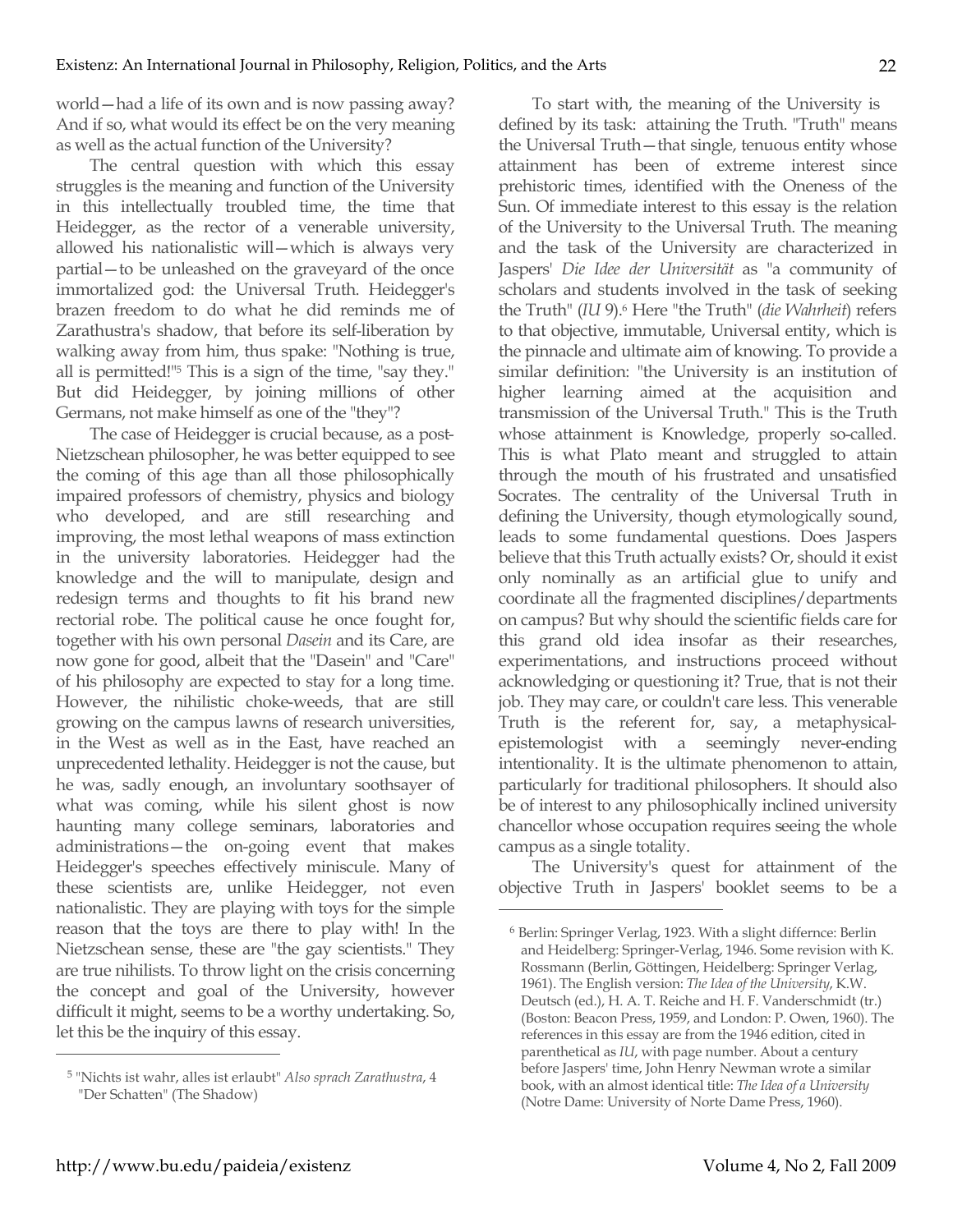significant reason for Heidegger's disappointment and eventual break with him. Jaspers complains that

Someone from Freiburg informed me that Heidegger had said that my booklet was the most irrelevant of all the irrelevancies of the time. . . . The strange fact is that such information reached me repeatedly. Thus in 1923 he made another switch: "Jaspers and I can never be fighters for the same cause."7

Ten years later, it became completely apparent why. The difference between the two was diametrical. Thus Heidegger addresses Freiburg:

The will to the essence of the German university is the will to science as the will to the historical spiritual mission of the German people as a people that knows itself in the state [*Staat*]. *Together*, science and German destiny must come to power in the will to essence. (*MHNS* 6)

Heidegger knows that like a handgun that has no feeling of loyalty to anyone and can be fired even at its own owner, so the orphan "science" should come to serve "German destiny," and they, "together," *will* "the essence of the German university." Heidegger continues:

And if our most authentic existence itself stands before a great transformation, and if it is true what that passionate seeker of God and last German philosopher, Friedrich Nietzsche, said: "God is dead"—and if we must be serious about this forsakenness of modern human beings in the midst of what is, then what is the situation of science? (*MHNS* 8)

Heidegger is now calling Nietzsche "that passionate seeker of God," which is only for popular consumption.8 (For example, the last words of *The Antichrist* reads: "This eternal indictment of Christianity I will write on all walls, wherever there are walls—I have letters to make even the blind see.")<sup>9</sup> Of course

 $\overline{a}$ 

Heidegger knew better than that, and his misleading statement about his great predecessor speaks more about Heidegger's character and demagogic words before a pumped-up crowd. No doubt, he had a deep passion for the overwhelming power of the National Socialist movement. But because of so many stretches in references, lopsided interpretations, and inaccurate quotations in this and other university addresses, and because these problems reappear for the opposite effect in his postwar denials, it is foolish to trust any more in what he has to say. This reminds me of Descartes, who says of his senses that "it is wiser not to trust entirely any thing by which we have once been deceived" (*Med.* I).10

In spite of all this, we must take Heidegger for his words here, since at stake is what he actually did (in 1933-1934), his active role in bringing all the University departments to the service of the fascist State. Heidegger's actions seriously violated the conception of "university." Interestingly, this exceptional wordsmith who spent much of his writing on raising great philosophical questions, and defined and redefined words, is here shunning from the etymology of "university." So, for this lack in his words and works, because of *this* silence, we must dig out some soil to expose the roots. Where are those roots hidden? Is it not more than accidental that the aforementioned definitions of "university" (in Jaspers and ours) included the word "universal"? What relation is there between "university" and "universal"? Is the "universe" their single parent? To stop questioning, this is what I might respond in brief.

In spite of English being a member of the Indo-Germanic family, "university," like many words in modern European languages, has a Latin root, and its immediate ancestor is the French *universitè*. 11 The Latin

<sup>7</sup> *The Philosophy of Karl Jaspers*, p. 75/5.

<sup>8</sup> At the time of this address Nietzsche had been hailed as the prophet and philosopher of National Socialism while the majority of German population was devout Christian. Nietzsche sometimes even identified himself as the Antichrist. In fact, shortly before his street collapse in Torino (January 3rd, 1889), he signed three letters as "Der Antichrist:" the 1888 letter to Otto von Bismarck (undated December draft), to Ferdinand Avenarius (December 12th), and to Cosima Wagner (December 25th draft), *Sämtliche Briefe Kritische Studienausgabe* (8 vols.), volume 8, pp. 504, 544, and 551, respectively.

<sup>&</sup>lt;sup>9</sup> Throughout his writing Nietzsche made many contradictions, but his atheism remains consistent.

<sup>10</sup> *The Philosophical Works of Descartes* (2 vols.), tr. E. S. Haldane and G. R. T. Ross (New York and Cambridge: Cambridge University Press, 1979), Volume I, p. 145.

<sup>&</sup>lt;sup>11</sup> This probably had to do with the cultural aftermath of the Norman invasion of 1066, although the consortium of Oxford cluster was not called a university until more than three centuries later. Therefore, it seems safe to conclude that *université* was imported and anglicized after decades of usage in France. Moreover, the German *Universität* and the Spanish *universidad* certainly spell and sound closer to the original Latin *universitās*, than *universitè* does. Yet, this does not necessarily mean that the German and Spanish versions are older than the French one, nor am I really interested in an international contest over who first pioneered or adopted the Latin term. What is of interest here is that *université*, *Universität*, *universidad*,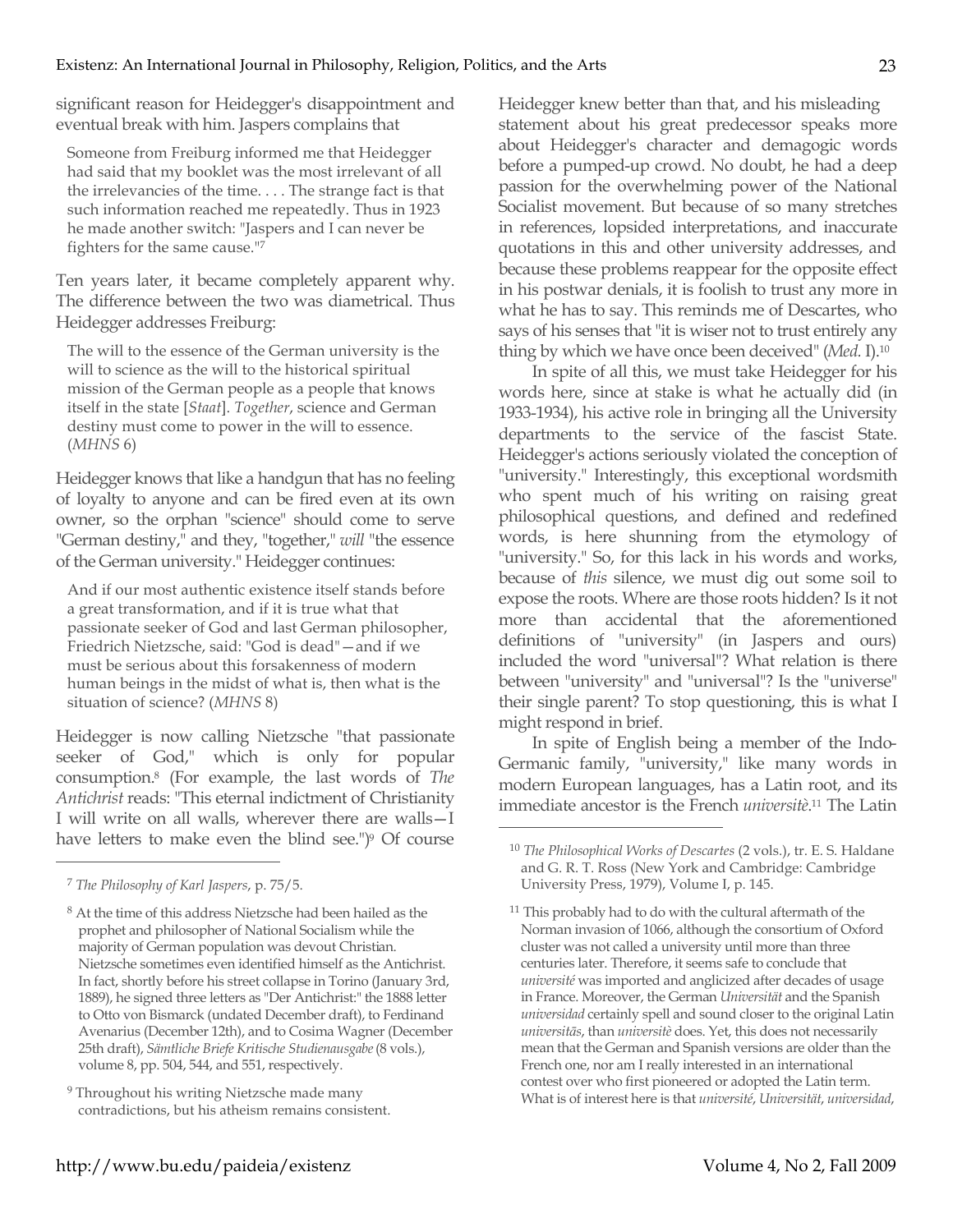*universitās* means "universe," "whole" (taken together), "entirety," "overall aspects" (of a thing or of all things), "sum" (of things), etc. Likewise, the adjective *universes*, means "the whole of," "all without exception," "regarded as a whole," "taken all together," "general idea/principle," "occurring/acting in or on all," "all in one piece," and "affecting everyone/everything general and universal."12

Furthermore, in the Roman Empire *universitās* had a certain legal signification, which referred to "a collective unit of property." This legal sense suitably applies to the physical and intellectual property rights of the Modern University, especially to its independence and freedom in research and instruction. These rights provide a considerable degree of both "negative" and "positive" liberties. The negative set includes freedom *of* contemplation, *of* research, *of* speech, and *of* assembly enjoyed by all faculty and students, and the positive set includes freedom *from* search and seizure, *from* surveillance and spying, and *from* undue pressure and intimidation by the University administration, as well as by the municipal, regional and national governments.13

As a result of the considerations concerning the Universal scope and jurisdictional rights above, the University can be defined as "a community of teacherscholars and students in the pursuit of attaining the Universal Truth independently of any political authority or bureaucratic interference." Now, consider Heidegger's misuse of the term University in his July 1, 1933 Heidelberg address:

 $\overline{a}$ 

13 The idea of distinguishing *negative* and *positive* freedoms (by the prepositions "of" and "from," respectively) was proposed by Isaiah Berlin in "Two Concepts of Liberty," 1958. See Isaiah Berlin, *Liberty: Incorporating Four Essays on Liberty* (Oxford and New York: Oxford University Press, 2002), "Two Concepts of Liberty," pp. 166-217

We have on the one hand the new Reich, and on the other the university that must take its tasks from the Reich's will to survive. There is a revolution in Germany, and we must ask ourselves, "Is there a revolution in the university?" No. The fighting is still in the skirmishing stage, and has so far mounted only a single attack - the building of a new life in the Hitler Labor Camps . . ..<sup>14</sup>

Of course, this passage is not an aberration in Heidegger's university addresses. He actually worked as an active participant in shutting down the autonomy of the University by opening its jurisdictional gates to the State, for the State's invasion and intervention. The crucial background-reasoning behind this and the Freiburg address is that "the death of God" opens all the possibilities, that truth is not what you seek and discover by pure intellection, but rather what you actively make. It is not that vainglorious, futile, impossible Universal Truth that is to be sought; but it is the truth of fact, which is achievable and to be materialized through action. The critical question, however, is: Why should the hollowness of truth be filled up with *ultra*-*nationalism*, recruiting college students to join the labor camps and provide service to *this* particular regime, or energizing the laborers to work harder for the State's *narrow* ideological aims? It is not hard to imagine that at the time of these speeches Heidegger was privately thinking how the fathomless nihilism, the heralding of the collapse of all the Universals, could be an opportunity, a convenient vacuum, for uploading the State's ideological apparatus. To bringing the University to the service of the New Reich *practically*, was his motive.

Of course, one could will the opposite, like acting in accord with liberal-democracy had the circumstances been agreeable, as in the post-war era. In this way Jaspers, who had a democratic temperament, served briefly as the Rector of Heidelberg after the war. In his booklet Jaspers says, "It would be contrary to the Idea of the University to deny admission to a man of intellectual distinction . . . even if his scholarship ultimately serves a foreign interest" (*IU* 60). That is because, the Idea of the University transcends all national boundaries and leaves behind every particular, one-sided and narrow-minded tribal interest. In this case, it is clear that the liberal-democratic approach, especially with a non-nationalistic/cosmopolitan

etc., which all refer to the same entity, are derived from *universitās*. The Roman legal writers, like Gaius (100?-200?) and Ulpian (probably died in 228 AD), used *universitās* as the "corporate body of persons," or "community."

<sup>12</sup> The relation of "Universe" and "University" can be found in any standard dictionary of the English language. For example, "ME universite < O Fr. < Med. Lat. *universitas* [sic.] < LLat. a society < Lat. the whole < *universes*, whole. —see UNIVERSE." From *The American Heritage Dictionary* (Boston: Houghton Mifflin Company, 1991), Second College Edition. For a more detailed description of "Universities" see *The Oxford Classical Dictionary* (Oxford: Oxford University Press, 1968).

<sup>14</sup> *German Existentialism*, p. 23.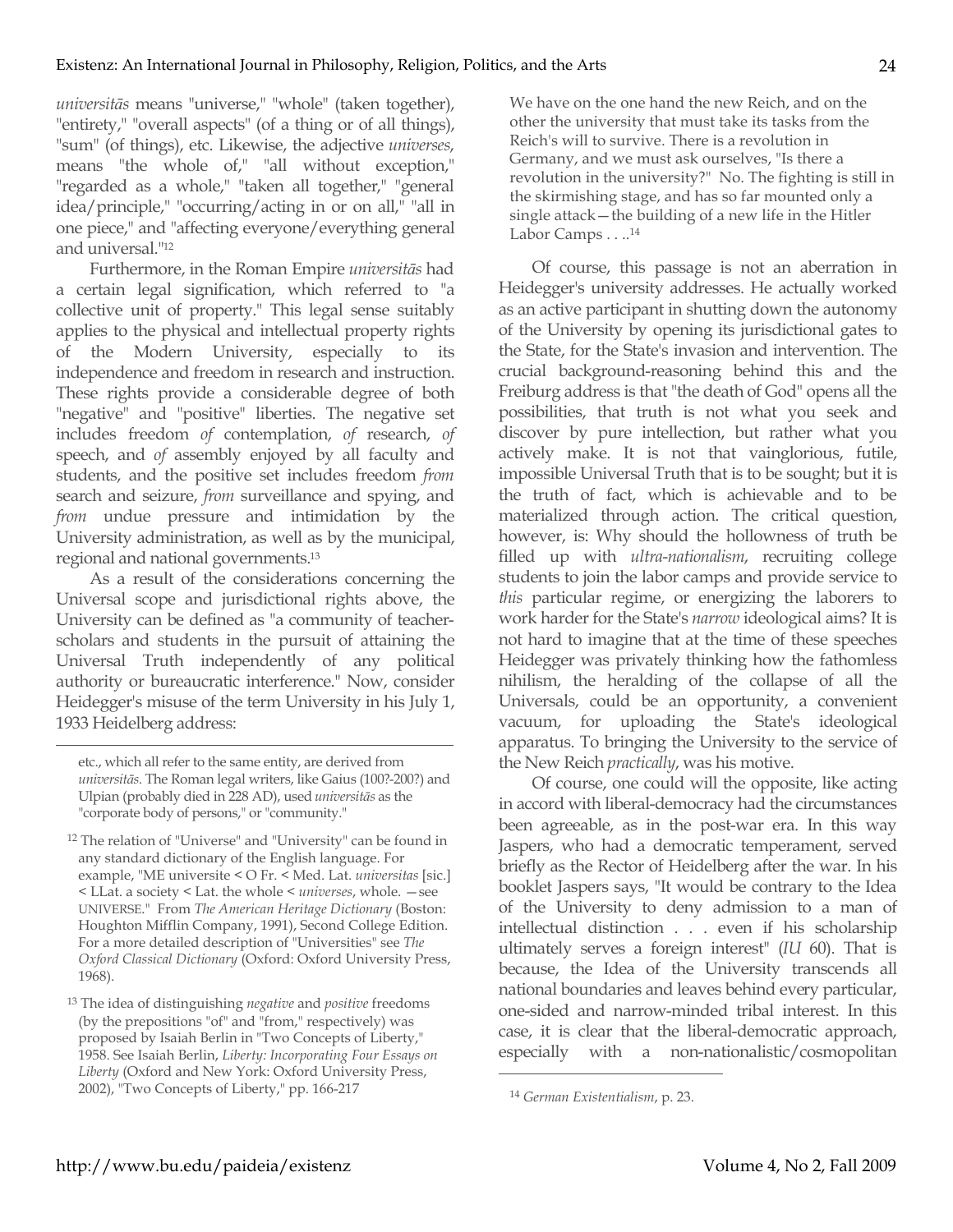ingredient, is not as contrary to the integrity of the University as its fascist opponent. In addition, liberaldemocracy contains the skepticism that allows open and free debates suitable for the cosmopolitan spirit of the University. In contrast, Heidegger repeatedly uses the compound, "German University." With regard to the considerations concerning the Universality of the University, it must be stated that the University is not German, not British, nor Chinese. The University Idea has no nationality. It is and should be treated as an embassy representing the entire Universe. The raising of the national flag or displaying patriotic emblems or staging a memorial event for the veterans of foreign wars is unbecoming of the University. Of course, the local and national government are naturally interested in the well-being and services of the University, as the University is also interested in giving service to the community by educating a portion of the population and preparing them for productive jobs, training students to become physicians and nurses, biologists and psychologists, natural scientists, public administrators and business managers. However, the Universal adjective bestows a jurisdictional independence to this institution that would disallow the uniformed officers acting on duty on campus, or government officials taking over the affairs of the University.

An actual absence of the Universal Truth puts all these cosmopolitan characteristics and rights in question. If this is why Heidegger was trying to substitute for it with something that he liked or making an opportunistic move that would have had some benefits for his own interests, he should have refuted the worn out Universal predicate of the University and pronounced the politics of the new regime as a suitable replacement—each time at the outset of his speeches. Heidegger, like everyone else, had the right to use any word the way he wished. But for the sake of coherence and communication he should have first defined what he meant by "university" before using it. He did this in other cases, but not in this case. It seems that, because of his passion for National Socialism, when it came to the use of "university" he failed to clarify his personal import. With a rural southerner root, Heidegger shared the ultra-conservative characteristics of his fellow rural southerners.15 One should remember that behind every word, there is a person, with possible intellectual shortcomings, insecurities, biases, defects.

While Heidegger's rectorate lasted less than one year and his due-paying Party membership ended with Germany's total defeat, his postwar reputation has been tarnished because of his engagement with National Socialism.16 But besides some university addresses and lectures, the real damage to the University was his work in facilitating the Nazification of higher education during his short tenure as the Freiburg chancellor. This is all that he did. But everything that Heidegger did during those years comes to nothing compared with the career of someone like James B. Conant. Born four years after Heidegger's birth, and died two years after his death, Conant, like Heidegger, came from a humble and conservative background. After receiving a doctorate in chemistry from Harvard, he joined the faculty of Harvard and soon became its president in 1933: the same year that Hitler and Heidegger became chancellors. Unlike Heidegger, whose chancellorship lasted just under a year, Conant remained university president for two decades (1933-1953). While holding his day job at Harvard, Conant served as Chairman of the U.S. National Defense Research Committee, which sought to mobilize university professors in a clandestine crash program to build the world's first nuclear bomb.17 Conant was a primary figure in the strategic decision to drop the atomic bombs on Hiroshima and Nagasaki, killing in two blasts hundreds of thousands of innocent civilians, and seriously injuring nearly a million more from sever burns and cancers caused by radioactive fallouts.<sup>18</sup> According to a recent biographer,

identity after the Enlightenment." *Jaspers & Heidegger*, Alan M. Olson, ed. (Philadelphia: Temple University Press, 1994), p. 5.

 $\overline{a}$ 

<sup>15</sup> In this connection Alan Olson articulates that "Heidegger, like many rural south-German Catholics, probably resented deeply the liberal-Protestant, social-democratic, modernist-cosmopolitan, north-German domination of culture, politics, and national

<sup>16</sup> The publication of Victor Farias' *Heidegger et le nazisme* in 1987, and its English translation as *Heidegger and Nazism*, Paul Burrell, tr./Fr. and Dominic Di Bernardi tr./Ger. (Philadelphia: Temple University Press, 1989) revived the controversy of Heidegger's prewar involvements with the Nazis. But even the English readers should have been familiar with this theme, as excerpts of his addresses and lectures had been available since the 1965's *German Existentialism.*

<sup>&</sup>lt;sup>17</sup> "He witnessed the Trinity test and was on the Interim Committee that made recommendations on using the atomic bombs against Japan." *The Manhattan Project*, C. C. Kelly, ed. (New York, New York: Black Dog & Leventhal Publishers, Inc., 2007), p. 468 [Henceforth cited as *MP*].

<sup>18</sup> Because of the lack of a thorough and impartial investigation regarding the mindsets behind the atomic bombings of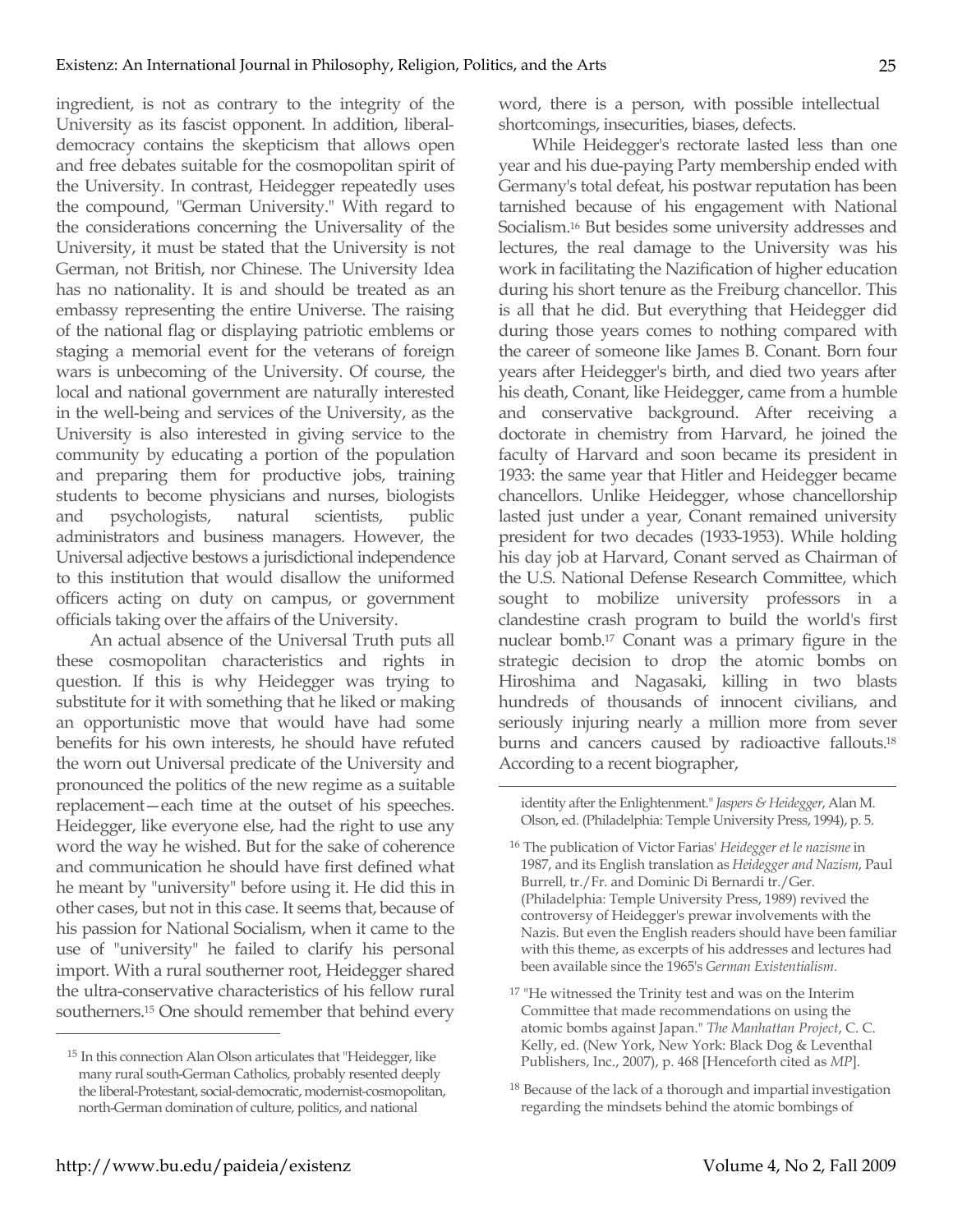Conant fully supported, and never subsequently showed regret over, the decision to bomb Hiroshima. With the exception of Ralph Bard, who expressed post hoc reservations, the entire Interim Committee endorsed the conclusion that the bomb should be dropped on a heavily populated Japanese city, and dropped without prior warning.19

This attack has been by far the most blatant violation of the Geneva Conventions and International Law.20

When Heidegger in the postwar era was being cornered from left and right in the West German media and by journalist interviewers, nobody was criticizing the massive war crimes of Conant—who at that time had just become the U.S. Ambassador to West Germany. For his work on the development of nuclear weaponry, Conant received the prestigious Oak Leaf Cluster from President Truman and the Atomic Pioneer Award from President Nixon. Should Conant's role become a matter of public scrutiny as a historic necessity, he would not be remembered so fondly. In

 $\overline{a}$ 

<sup>19</sup> James Hershberg, *James Conant: Harvard to Hiroshima and the Making of the Nuclear Age* (New York, New York: Alfred A. Knopf, 1993), p. 225. Last summer I had the opportunity to watch on the C-Span 3 the rerun of the network's April 27, 2002 "Forum on the Manhattan Project" sponsored by the Atomic Heritage Foundation, which was hosted by Hershberg himself, speaking of his book above. In the end nobody even asked the author why Conant allowed himself to head this clandestine operation while staying the President of Harvard University. Even, near the end of the meeting, an old man on his way to the exit loudly said something to the effect that "God came to help us!" presumably for the making of the atomic bombs and dropping them on the Japanese civilians.

<sup>20</sup> The American reputation has been seriously damaged ever since. For example, after sixty years, in an emergency meeting of the International Atomic Energy Agency (IAEA) in Vienna, the Iranian Ambassador Sirous Nasseri, whose country had been accused by the United States of breaking the rules, told the delegates that their meeting coincided with the world's remembrance of those atomic bombings, and added, "It is the most absurd manifestation of irony that the single state who caused this single nuclear catastrophe in a twin attack on our Earth now has assumed the role of the prime preacher in the nuclear field while ever expanding its nuclear weapons capability." *Los Angeles Times*, "Iran Defends Its Nuclear Stance as IAEA Meets," p. A3, Wednesday, August 10, 2005.

an event of a suicide nuclear-bombing's annihilation of an American city, the name Harvard and the surname Conant will be stained forever. As president of America's top university, Conant knew how to manage the faculty members of the Manhattan Project. Conant led a group of faculty from the most prestigious American universities who had no regard for the idea of academic impartiality, but were focused on the destructive effects of the uranium, plutonium, and later hydrogen, bombs. These university professors were at the time not even aware of the deterrence doctrine.<sup>21</sup> Interestingly enough, after the war many of these scientists received the Noble Prize for physics and chemistry [*MP* 466-473]. The attachments to their motherlands and hatred of the perceived enemies were the instinctual driving force for their scientific/academic achievements in inventing the atom bomb. In fact, months before the Red Army's discovery and liberation of the SS death camps in Poland, a Jewish-Polish physicist of the Project, Joseph Rotblat, angrily resigned when he learned of the cancellation of the plan to atom-bomb Germany [*MP* 464]. Rotblat's resignation was accepted, while nearly all of his colleagues were not thinking much of the Japanese people as fully human.

The towering dark shadow of nationalism on the university campus is, of course, not exclusive to the Western World. Take the Red Army, just mentioned above: one of its primary goals was to find the leading Nazi scientists, including biologists, in the ruins of Berlin, and transport them to the Russian homeland. At that time, the Soviet Union, like the Nazi Germany, had not yet fully developed an effective link between its universities and its industrial military complexes. So here was underway a two-staged plan to take effect immediately: first, abduct the German scientists into

Hiroshima and Nagasaki, there are still individuals, especially in the United States, who do not quite understand the extent of what Conant and his colleagues did to a large portion of humanity. The ultimate responsibility of course lay in the White House; as President Harry Truman himself famously said, "The buck stops here."

<sup>21</sup> Among the science professors who worked at Los Alamos, the following names are among the best known (with their university affiliations) [*MP* 466-475]: Kenneth Bainbridge (Harvard/MIT), Harold Agnew (Chicago), Hans Bethe (Cornell/MIT), Enrico Fermi (Columbia/Chicago), Richard Feynman (Princeton), Val Fitch (Princeton), James Frank (Johns Hopkins/Chicago), Crawford H. Greenewalt (Chicago), Theodor Hall (Harvard), Isabella Karle (Chicago), George Kistiakowsky (Harvard), Ernest O. Lawrence (UC, Berkeley), L. W. M. Libby (Chicago), Edwin McMillan (UC, Berkeley), J. Robert Oppenheimer (UC Berkeley/Chicago), I. I. Rabi (Columbia/MIT), Emilio Segrè (UC, Berkeley), H.D. Smyth (Princeton), Harold Urey (Columbia), Eugene Wigner (Princeton/Chicago), and Robert Wilson (UC, Berkeley).